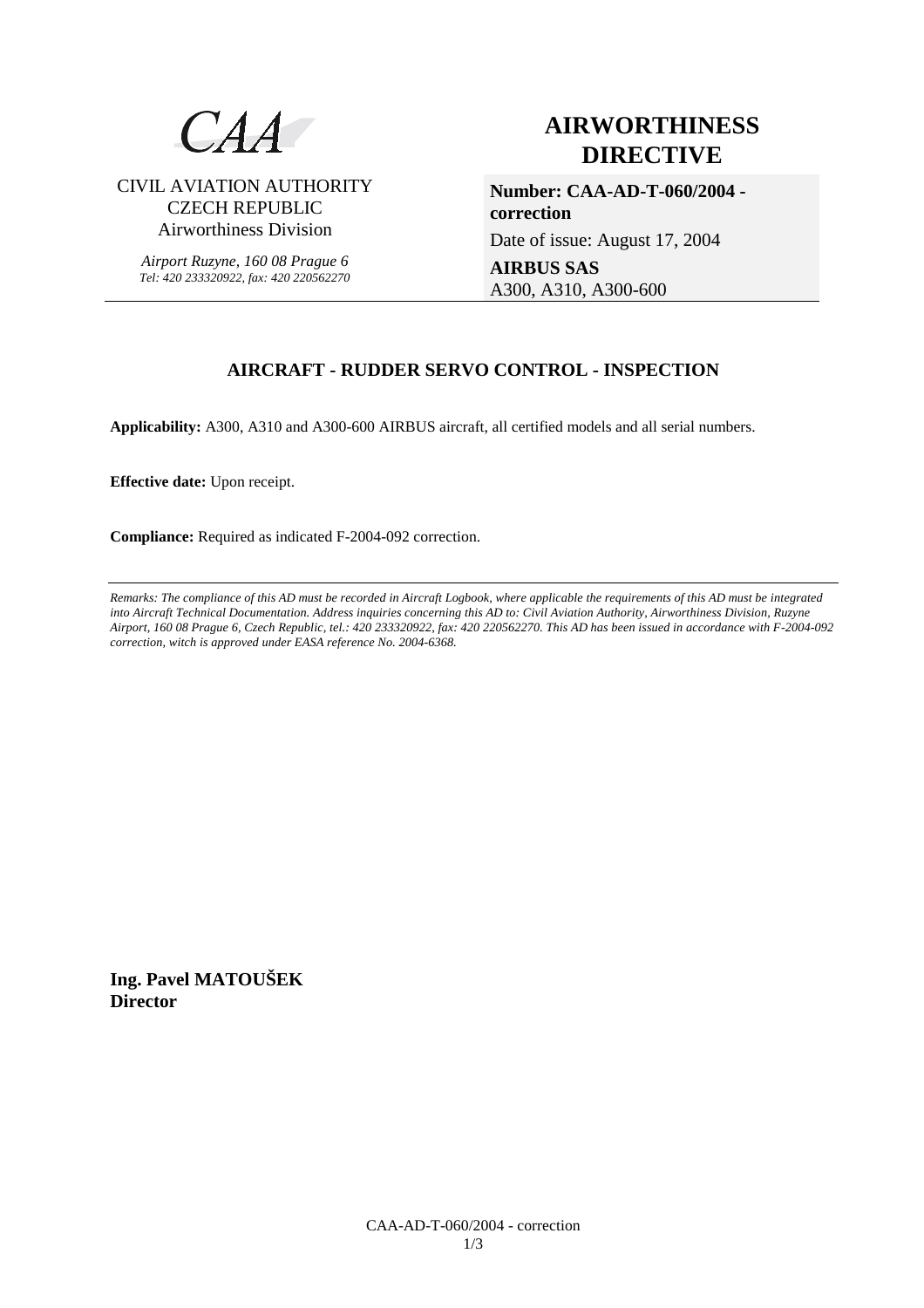#### **DGAC AD No.: F-2004-092**

AD replaced: 96-242-208, cancelled by its Revision 3

June 23, 2004 Correction of August 04, 2004

#### **AIRBUS SAS A300, A310, A300-600**

Type certificate(s) No.: 72 TCDS No.: 145 ATA chapter: 27, 55

This AD is published by the DGAC on behalf of EASA, the Primary Airworthiness Authority for the affected product.

#### **Flight controls - Rudder servo control de-synchronization**

#### **1. EFFECTIVITY:**

A300, A310 and A300-600 AIRBUS aircraft, all certified models and all serial numbers.

#### **2. REASONS:**

The aim of this Airworthiness Directive (AD) is to detect and prevent all rudder servo control de-synchronizations the consequences of which could be:

- structural fatigue associated with opposing stresses,

- in combination with an engine failure and loss of the associated hydraulic system, a degradation in the aircraft handling quality.

This AD which replaces AD 96-242-208 is issued further to recent incidents encountered in service on the aircraft of the wide body fleet the analysis of which has evidenced new de-synchronization causes. New associated desynchronization detection actions concerning especially the systems (ATA 27) are introduced in AIRBUS Service Bulletin (SB):

A300-27-0188 Revision 5 A310-27-2082 Revision 5 A300-27-6036 Revision 8

The associated ATA 55 structural inspection philosophy has also been reviewed.

All of these measures (ATA 27 and ATA 55 SBs) are rendered mandatory by this AD.

#### **3. MANDATORY ACTIONS AND COMPLIANCE TIMES:**

3.1. Within 700 flight hours following the effective date of this AD or within 1,300 flight hours following the last inspection conducted within the scope of AD 96-242-208 whichever occurs first, accomplish the instructions of SB A300-27-0188 Revision 5 or A310-27-2082 Revision 5 or A300-27-6036 Revision 8 and, according to the results, perform the structural inspections if necessary in accordance with the instructions of SB A300-55-044 Revision 3 or A310-55-2026 Revision 2 or A300-55-6023 Revision 5.

3.2. Repeat the instructions of paragraph 3.1. above at intervals not exceeding 1,300 flight hours.

#### **4. REFERENCE DOCUMENTS:**